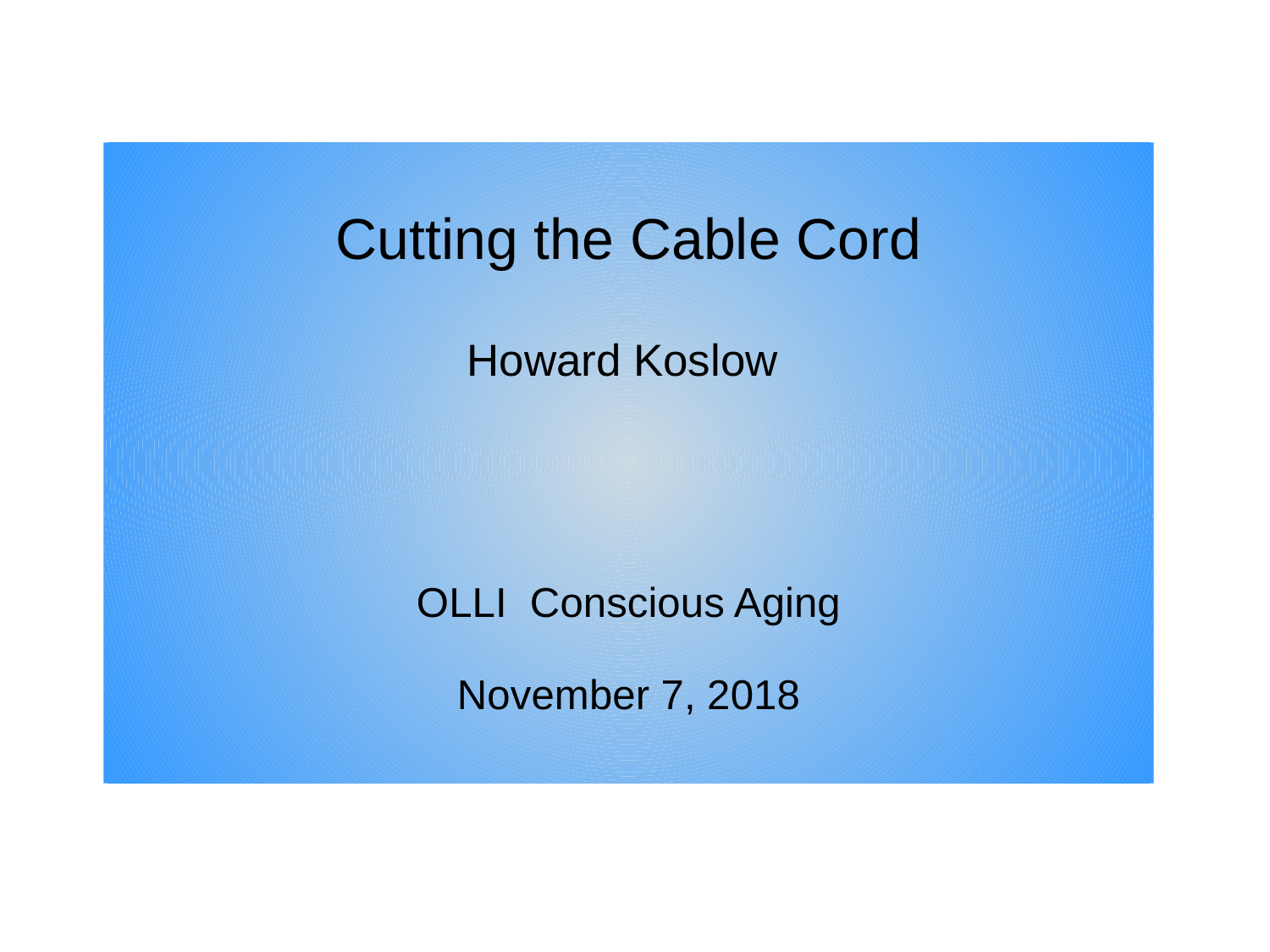## **Objectives**

- Survey the changing landscape of video content and delivery
- Learn the factors to consider in deciding whether to cut the cord
- Compare the options:  $\overline{OTA}$  + popular streaming services and devices
- Learn how easy it is to connect a streaming device
- Provide tips and additional information sources to help guide your individual journey to cutting the cable cord
- *Please turn off or silence your devices*
- *Take questions at the end*
- *One-page handout contains key material from the talk*
- *Slides will be posted on the OLLI member website by end of week*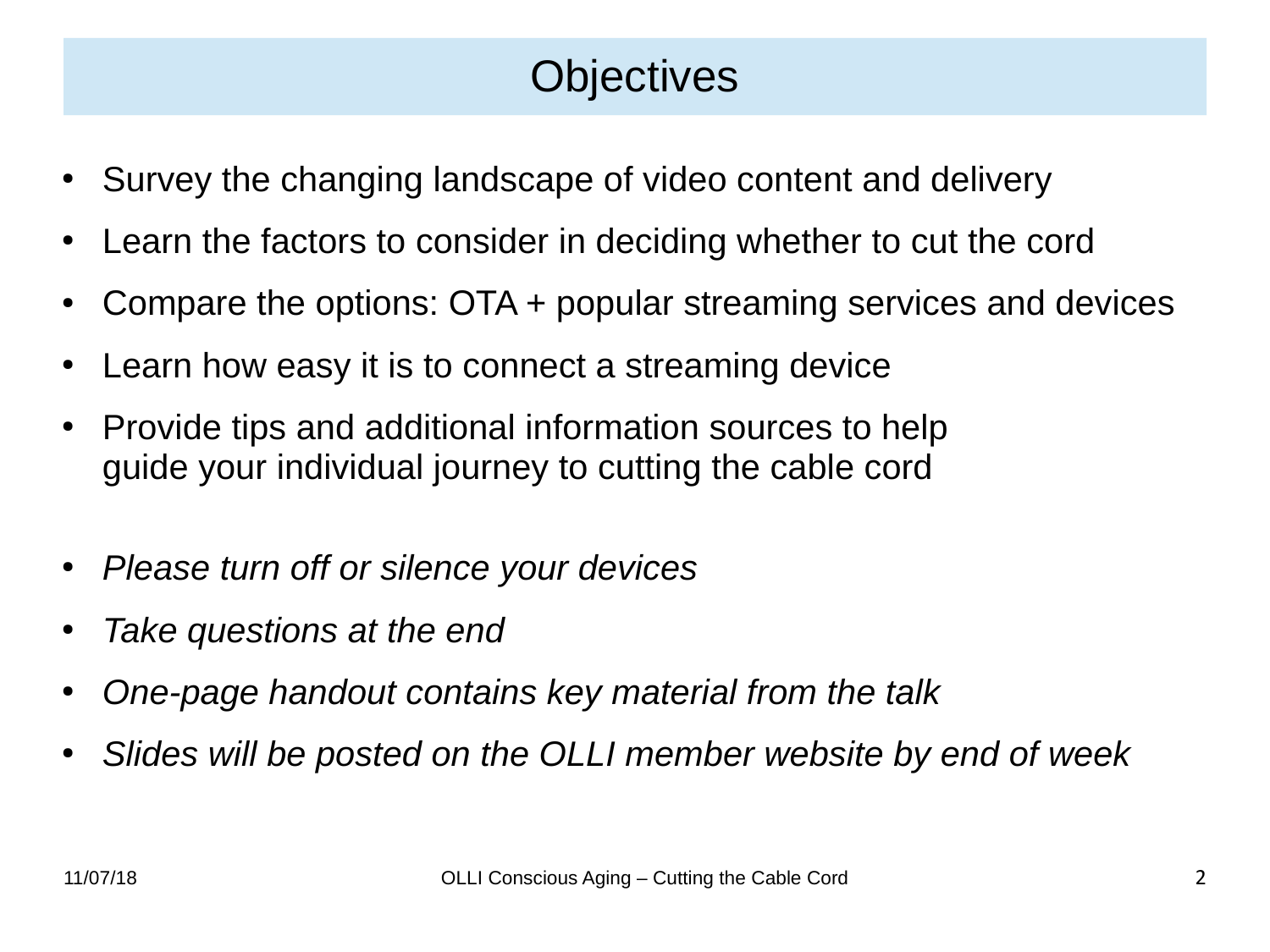### My Journey to Cutting the Cord

• Relentless increases in monthly TWC cable bill (+27% in 2 years)

| Jan 2014 | \$153 |
|----------|-------|
| Jan 2015 | \$171 |
| Apr 2015 | \$176 |
| Dec 2015 | \$180 |
| Jan 2016 | \$182 |
| Feb 2016 |       |

- Only watched a small fraction of the 100+ cable channels available
- Cut the cord in March 2016

| <b>TWC</b> internet | S71   |
|---------------------|-------|
| Hulu                | \$12  |
| Showtime            | \$11  |
| HBO                 | 512   |
|                     | \$106 |

• Added more streaming services and transferred landline to IP phone

| Amazon Prime | \$10 | Frontier land line   -\$41/mo       |  |
|--------------|------|-------------------------------------|--|
| Netflix      |      | $\sqrt{2}$ Ooma IP phone $+ $5/m$ o |  |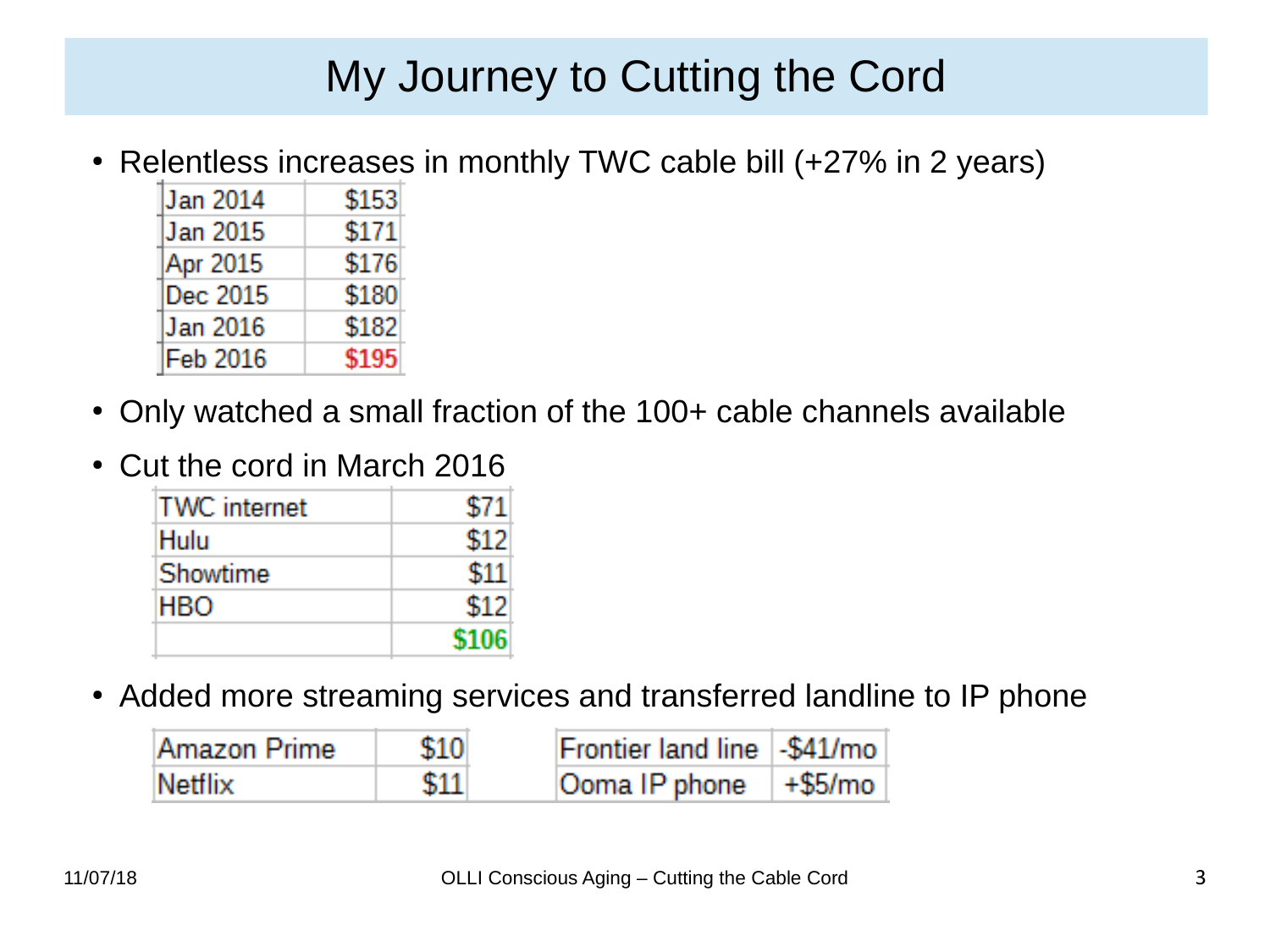#### Current Video Media Environment

- Monthly cable bills continue to rise, obfuscated by bundling Spectrum (TWC): typical \$120-\$150/mo, \$65-\$105 cable only DirecTV: \$78-\$181/mo cable only, AT&T U-verse: \$81-\$147/mo cable only
- Still need a cable company for internet service
- Over the Air (OTA) broadcasts are a viable option in our area
- Streaming devices are cheap and getting easier to use (voice control!)
- Growing choices for streaming content, including live TV
- Streaming services adding features/content and price increases
- Boom in original streaming content some with critical acclaim
- More on-demand and less "appointment" viewing
- Many shows "drop" an entire season, not weeky episodes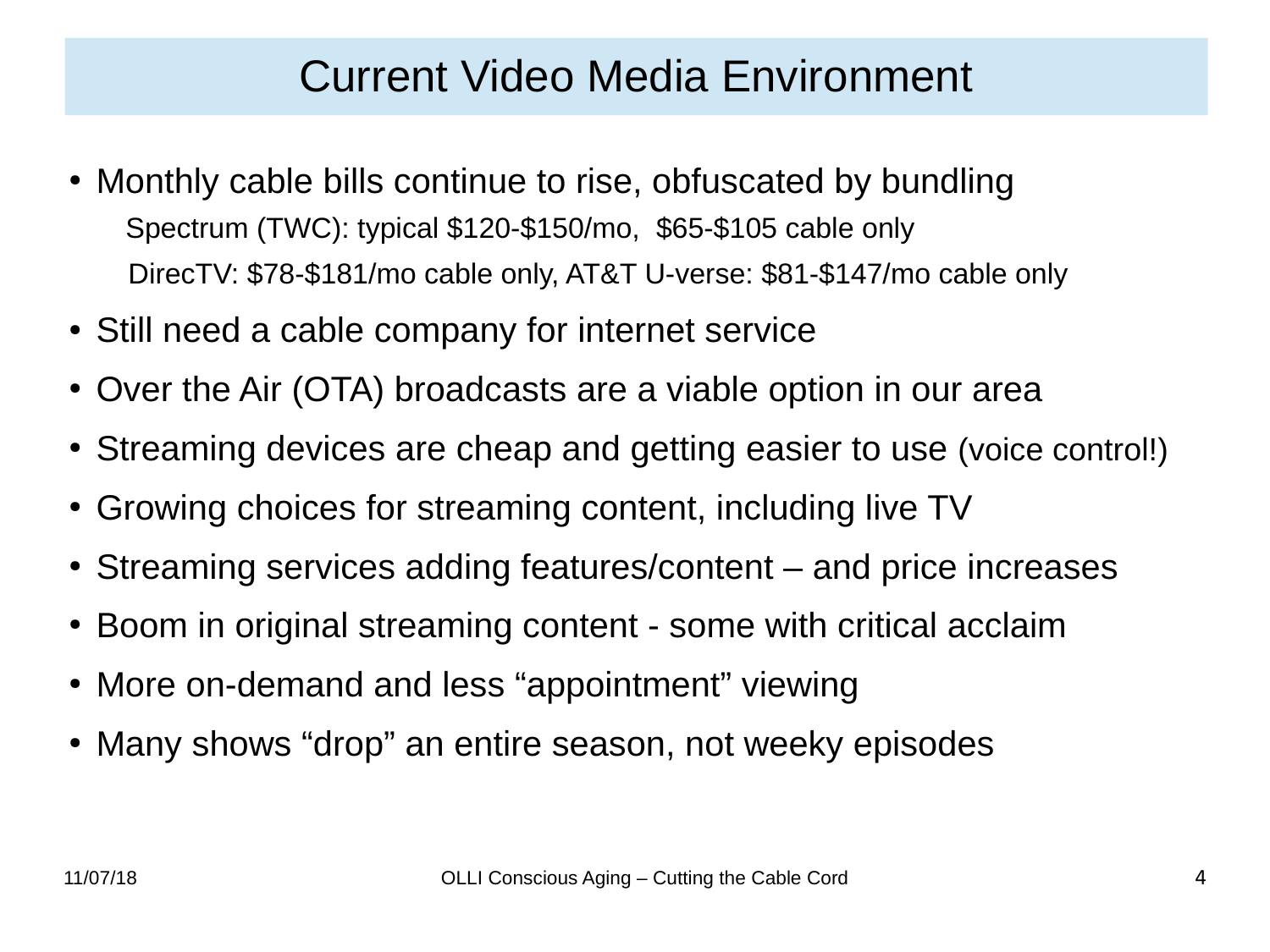## Original Streaming Content Emmys

- Netflix
	- House of Cards
	- Orange is the New Black
	- The Unbreakable Kimmy Schmidt
	- Grace and Frankie
	- Stranger Things
	- The Crown
	- Black Mirror
- Hulu
	- Handmaid's Tale
	- The Beatles: Eight Days a Week
- Amazon Prime
	- Transparent
	- The Marvelous Mrs. Maisel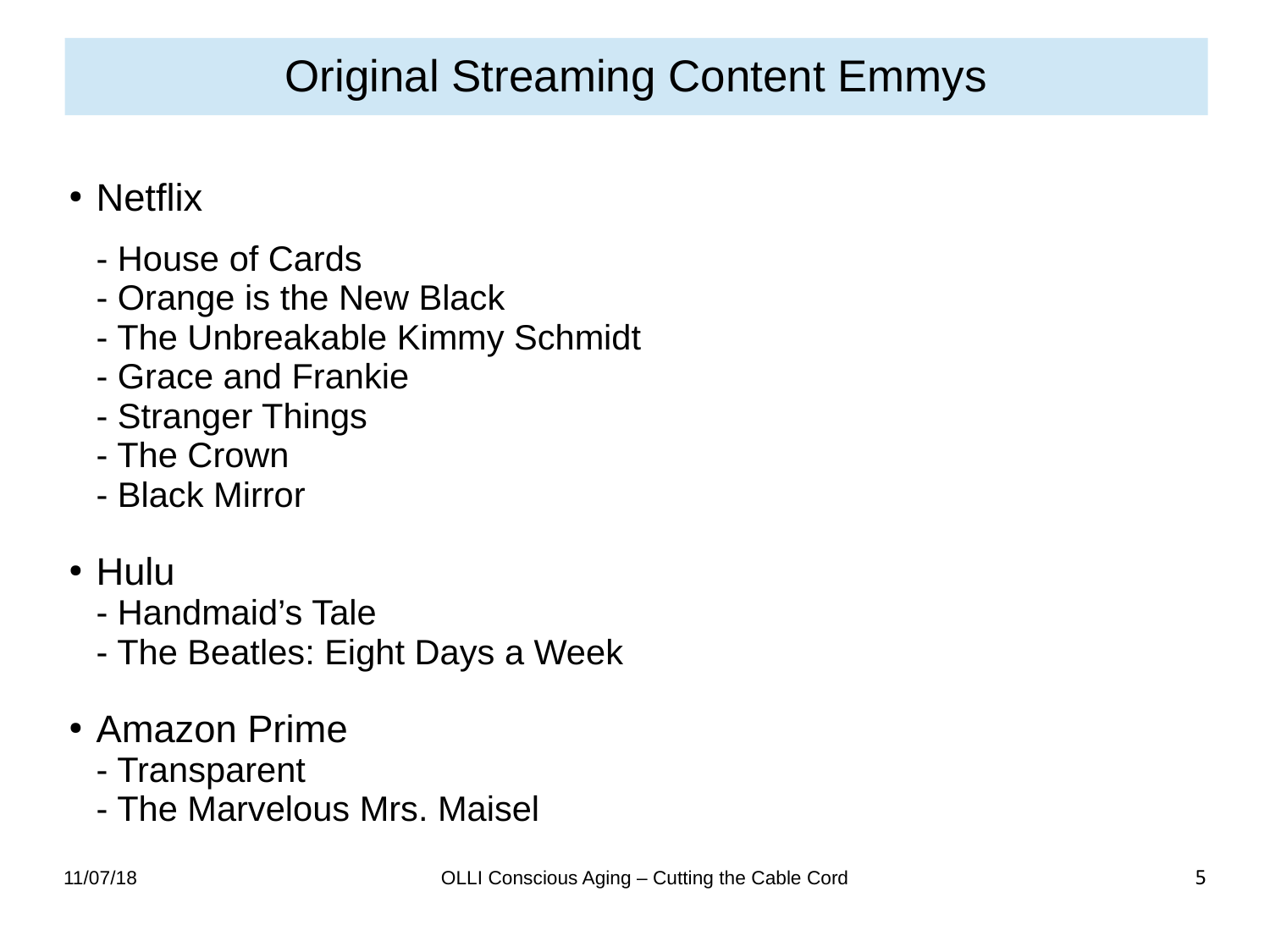#### Assessing Your Cable Viewing Habits

- What types of content
	- major networks, PBS, other...
	- genre: drama, comedy, news, documentary, sports, arts, ...
	- topics: cooking, home improvement, travel, nature, for children, ...
	- movies: classic vs. more recent
- Multiple viewers? Different tastes? With (very) young viewers?
- Channel hopper vs. "appointment viewing" vs. binge watching
- How many hours per week to estimate cost per viewing hour
- Make two lists (e.g., in a spreadsheet so it can be sorted)
	- 1. Current viewing log of all household members for several weeks *source/network, title, date or #times watched, who, hours (optional)*
	- 2. Watch list of future and/or new content

*source/network, title, #seasons, #episodes, episode length*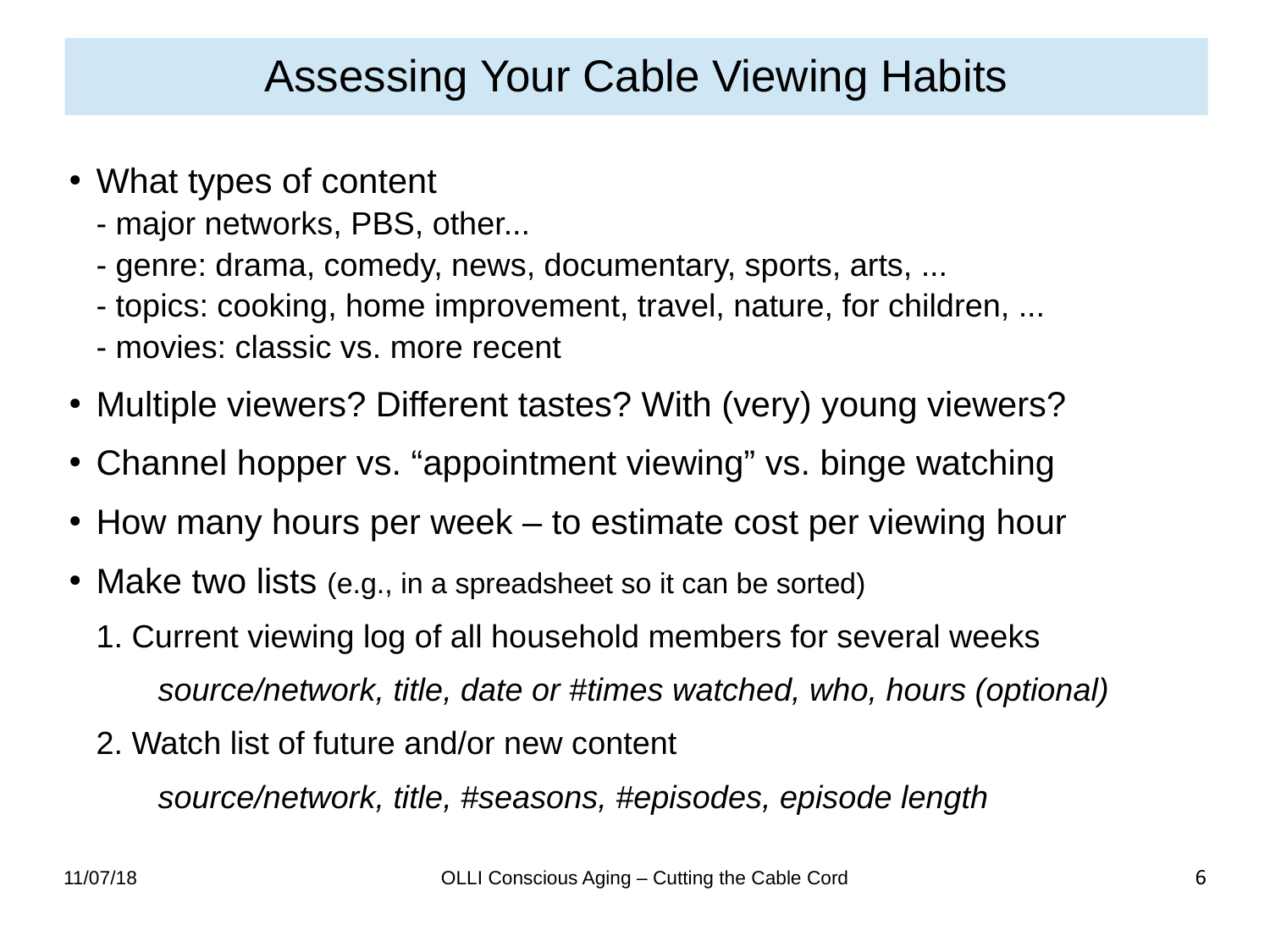#### Over-the-Air (OTA) Reception

- Major networks broadcast over-the-air digital signals ABC, CBS, NBC, FOX, PBS
- Many viewers in our area can receive these with an indoor antenna
- Check these websites for signal reception at your location
	- [https://www.antennaweb.org](https://www.antennaweb.org/) (shows location of stations on a map)
	- <https://www.fcc.gov/media/engineering/dtvmaps>
- Note distances from home to stations to choose optimal antenna
- Antennas (try indoor first), amplified (or not), \$40-\$70 (e.g. Mohu, 1byone)
- Connect antenna and use TV setup menu to scan for channels
- Antenna placement: trial and error at first different positions for "difficult" channels, may change with weather conditions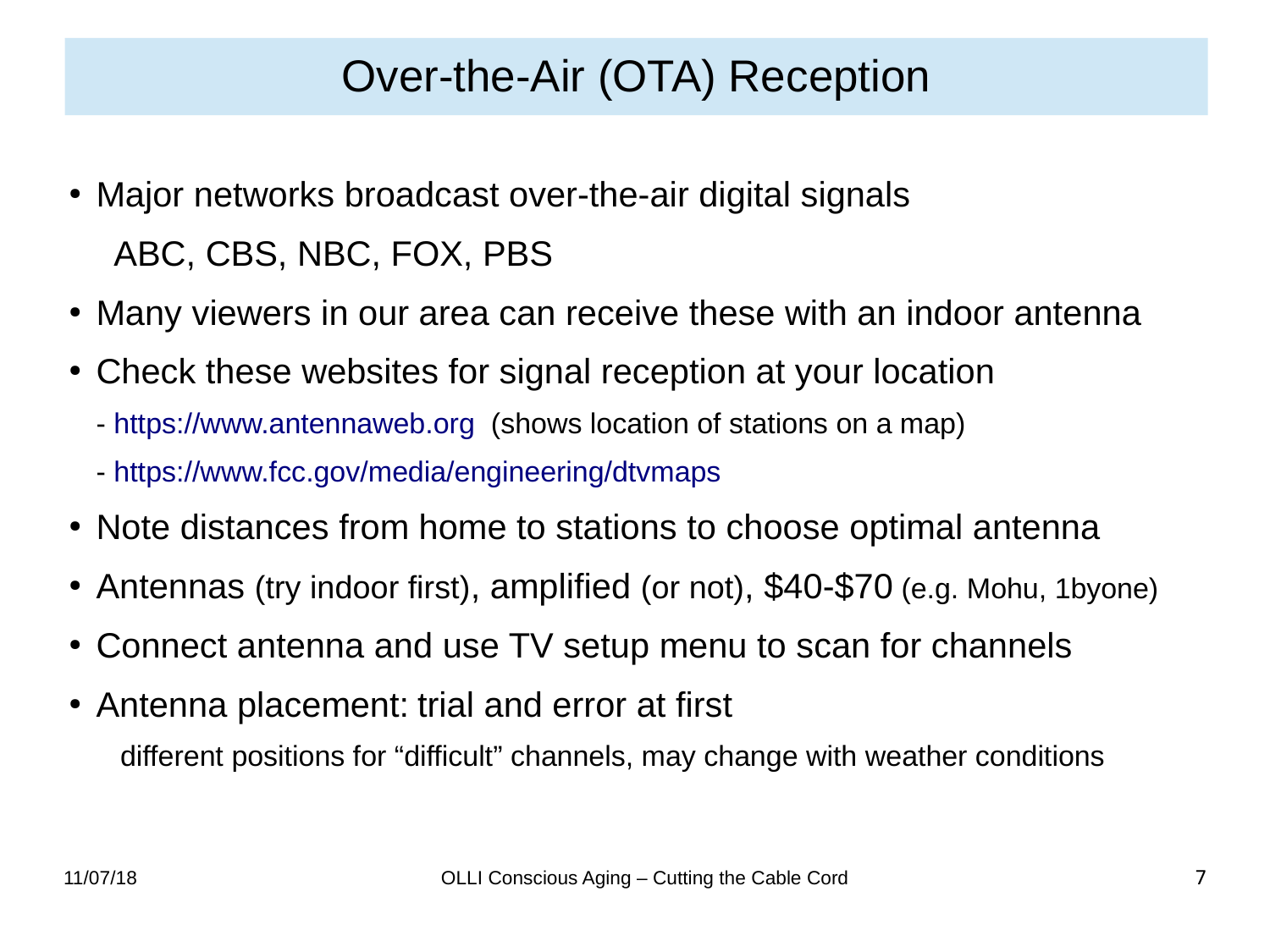#### OTA Coverage: antennaweb.org

I Up to 28 channels from 14 over-the-air stations may be received at this location.

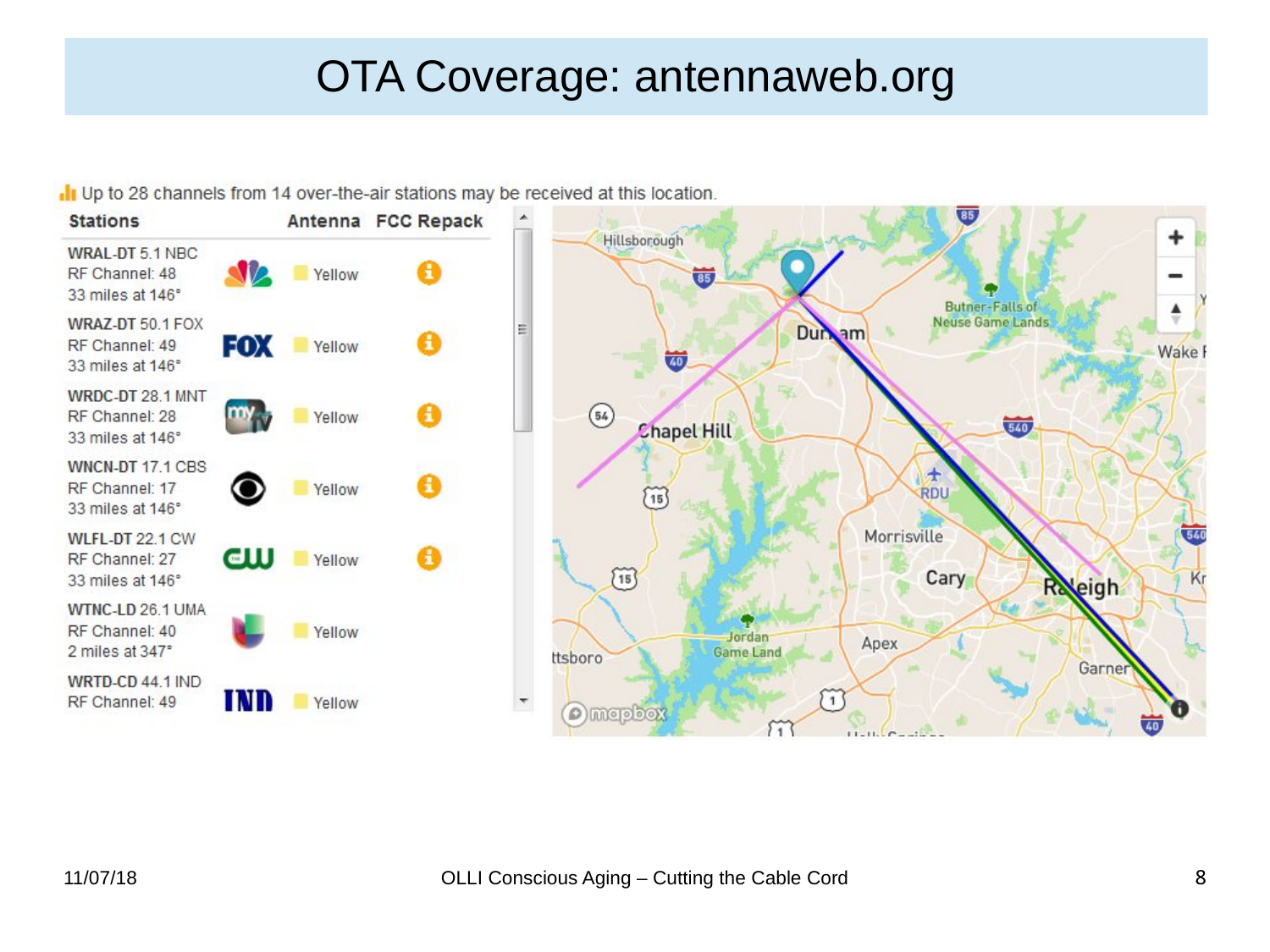#### OTA Coverage: fcc.gov dtvmaps

#### DTV Coverage

#### **Signal Legends** ad. al.  $\overline{\mathbf{x}}$ Weak No Signal **Strong** Moderate Incentive Auction (IA) Information Mouse over the letter for more details about that callsign. Callsign Network Ch# Band IA Click on callsign for detail ull WRAL-TV NBC **UHF** 5 R WRA7 **FOX** 50  $\overline{a}$ **UHF**  $\mathbb{R}$ WRTD-CD 54 TELE all WRDC My N **UHF** 28  $\mathbb{R}$ all WLFL  $CW$ **UHF** 22  $\mathsf{R}$ ull WUVC-DT UNIV 40 UHF  $\mathsf{R}$ all WNCN CBS 17 UHF **RS WUNC-TV PBS**  $\overline{4}$ ull WRAY-TV TCT 30 UHF R **WLXI** IND 61 all WTVD ABC  $11$ Hi-V R.



#### **Please note:**

These predictions are based on a terrain-sensitive propagation model resembling but not identical to the propagation model used when calculating service and interference contours for licensed broadcast television stations. Actual signal strength may vary based on a variety of factors, including, but not limited to, building construction, neighboring buildings and trees, weather, and specific reception hardware. Your signal strength may be significantly lower in extremely hilly areas. Click on a callsign for details about that station's Incentive Auction repacking plans.

#### OLLI Conscious Aging - Cutting the Cable Cord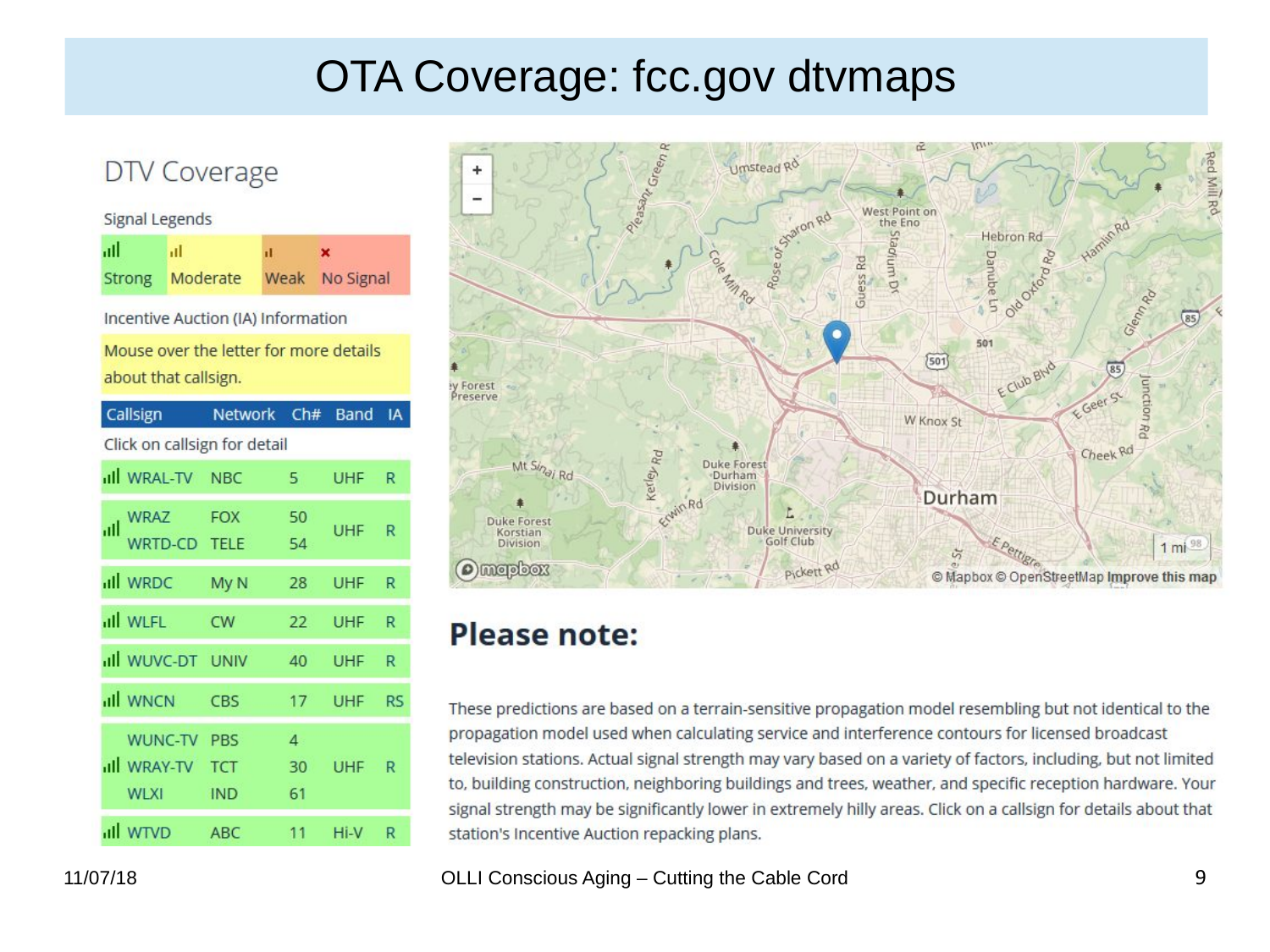#### Streaming Services

- **Netflix** subscribers: 58M US, 130M WW (30-day trial) **Cost:** \$8/mo SD 1 screen, \$11/mo HD 2 screens, \$13/mo UHD 4 screens **Sharing:** based on plan (1, 2 or 4 simultaneous screens or download devices) **Account hold:** cancel and restart within 10 months w/ same profiles/favorites
- **Amazon Prime** streamers: 26M US of 100M US members **Cost:** \$13/mo, \$119/yr, Non-Prime programs \$3-\$4/episode, \$15-\$30/season **Add-ons:** CBS All Access \$6/mo, HBO \$15/mo, Showtime \$11/mo STARZ \$9/mo, PBS Masterpiece \$6/mo, Acorn TV \$5/mo **Sharing:** Amazon Household (2 adults), view two simultaneous streams **Account hold:** join monthly plan, or cancel and rejoin Prime
- **Hulu** subscribers: 20M+ US (30-day trial)  **Cost:** \$8/mo (1 month free) *(special \$6/mo for first year)*, \$12/mo "ad-free" **Add-ons:** HBO, Showtime, Cinemax, Starz **Sharing:** allows multiple devices but can only view on single device at a time **Account hold:** 1-12 weeks, 3x in 3 month period, hold effective start of billing cycle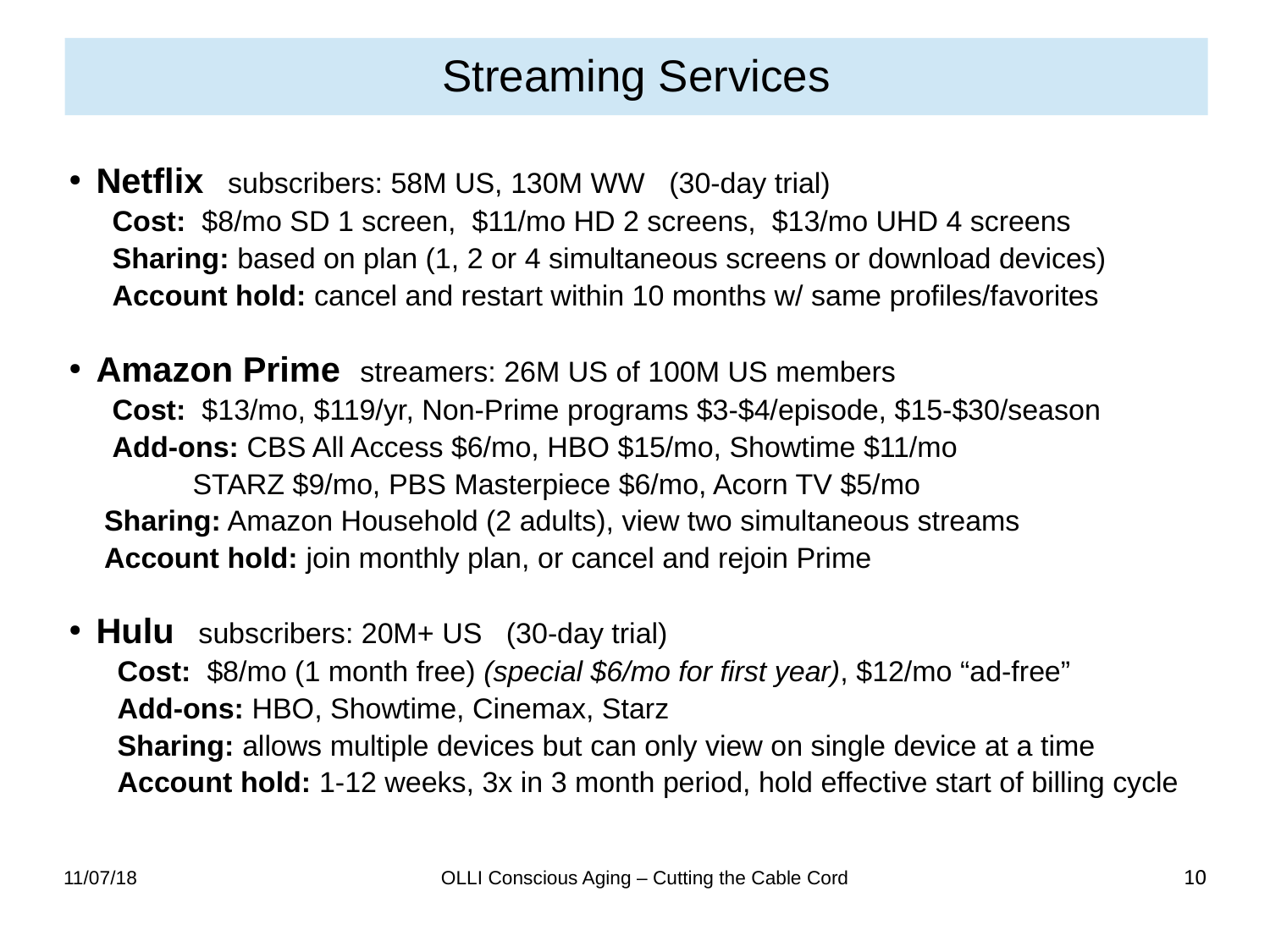#### Live TV Streaming Services

● **Sling TV - 30 Orange / 42 Blue channels** (7-day trial)

 **Cost:** Orange \$25/mo: AMC, CNN, HGTV, Food Network, BBCA, TNT, ESPN, ... Sling Blue \$25/mo: Replaces ESPN with Fox/NBC (+sports) Orange+Blue \$40/mo, Cloud DVR \$5/mo (live but not ESPN, 50 hours) **Add-ons:** HBO, Showtime, Starz; NBA team pass \$18, Cloud DVR \$5 (50 hrs)

● **Hulu with Live TV - 50 channels** (7-day trial)

 **Cost:** \$40/mo with live TV (7 day free trial), switch plans or cancel any time **Add-ons:** HBO, Showtime, Cinemax, 200-hour DVR

● **YouTube TV - 60+ channels** (7-day trial)

 **Cost:** \$40/mo, 60 channels, unlimited DVR, 6 members per household YouTube Red extra \$10/mo (ad-free, video downloads, Google Play Music) **Add-ons:** Showtime, Starz, Sundance Now, not HBO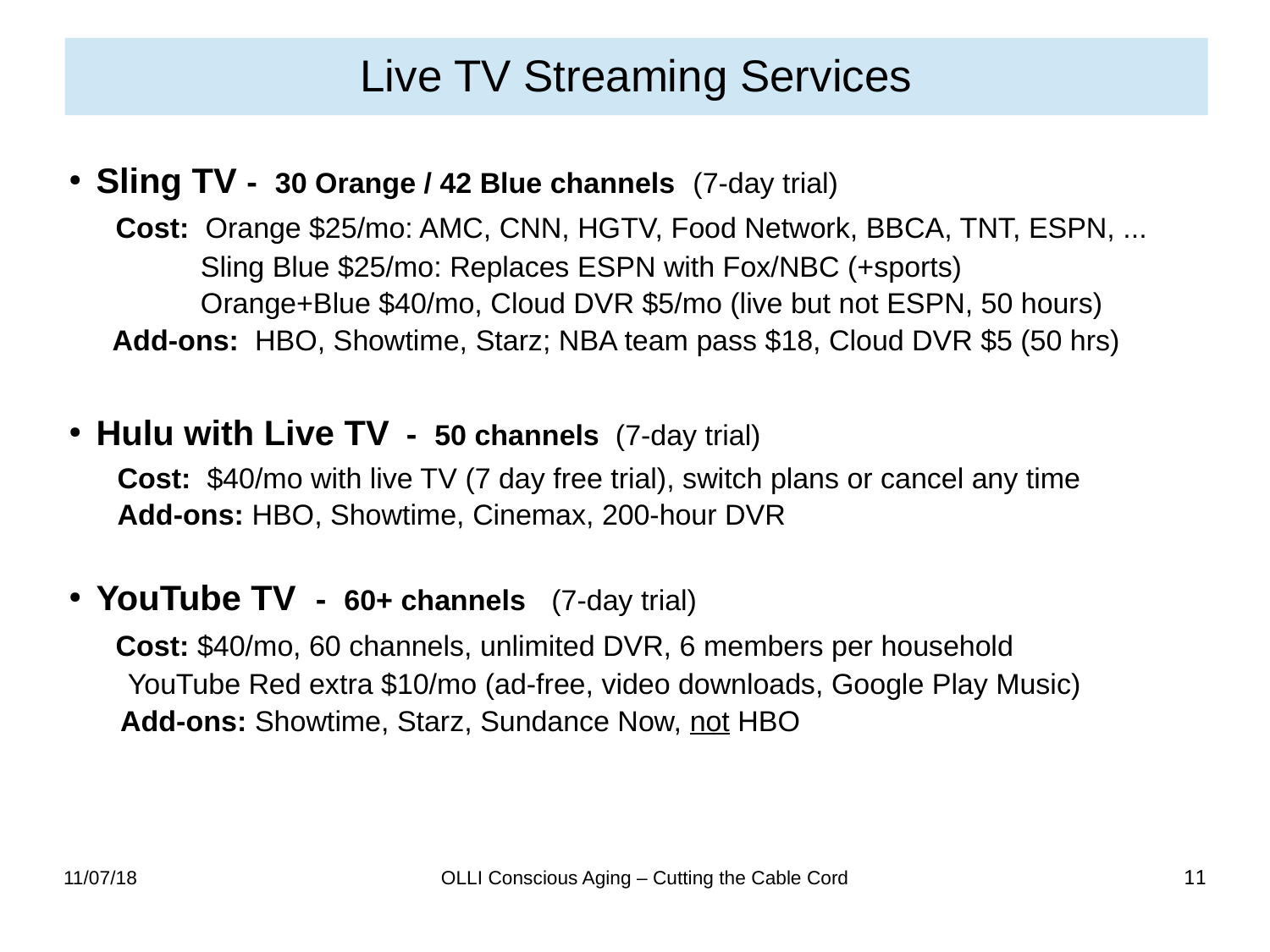#### Other Streaming Services

- CBS All Access \$6/mo or \$10/mo ad-free
- $\cdot$  ESPN+  $-$  \$5/mo or \$50/year
- Acorn TV: Britain and beyond \$5/mo (free via Durham public library acct)
- PSB free streaming (current programming)
- PBS Passport: 1,500 on-demand episodes \$5/mo or \$60/yr donors
- DirecTV Now: 60-120 live channels \$40-\$70/mo
- $\cdot$  Philo: 43/55 live channels \$16-\$20/mo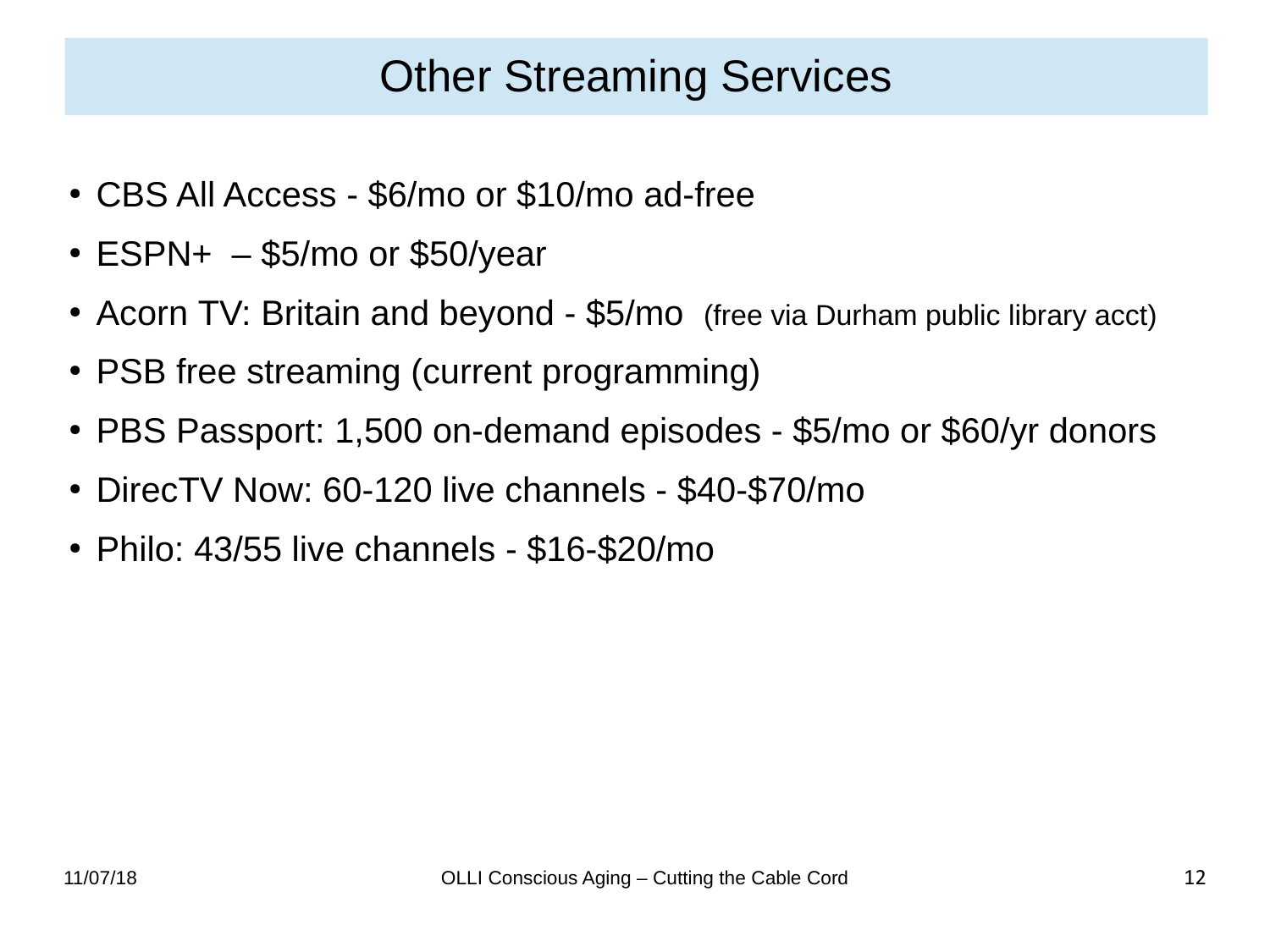#### **Streaming Devices**

| <b>Device</b>       | <b>Price</b> | 4K    | <b>Voice</b> | <b>Comments</b>                                    |
|---------------------|--------------|-------|--------------|----------------------------------------------------|
| Apple TV            | \$149        | No    | Yes          | 32GB                                               |
| Apple TV 4K         | \$179        | Yes:  | Yes          | 32GB or \$199 for 64GB                             |
|                     |              |       |              |                                                    |
| <b>Roku Express</b> | \$30         | No    | No           | model 3900R                                        |
| Roku Stick          | \$50         | No    | Yes:         | model 3800R                                        |
| Roku Stick+         | \$60         | Yes:  | Yes          | model 3810R, dual-band wifi                        |
| <b>Roku Ultra</b>   | \$100        | Yes:  | Yes:         | micro SD and USB, advanced remote                  |
|                     |              |       |              |                                                    |
| Fire TV Stick       | \$40         | No    | Yes:         |                                                    |
| Fire TV Stick 4K    | \$50         | Yes:  | Yes          |                                                    |
| Fire TV Cube        | \$120        | Yes:  | Yes:         | TV + Alexa                                         |
|                     |              |       |              |                                                    |
| Chromecast          | \$35         | No    | No.          | Controlled via mobile device (iOS or Android)      |
| Chromecast Ultra    | \$70         | Yes:  | No           | Controlled via mobile device (iOS or Android)      |
|                     |              |       |              |                                                    |
|                     |              |       |              | 1TB DVR + streaming player, skip/quick modes       |
| TiVo Roamio OTA     | \$400        | No    | Yes          | \$15/mo or \$149/yr service plan                   |
|                     |              |       |              |                                                    |
| Smart TVs           | $$170+$      | Maybe |              | Usually Custom streaming or integrated Roku player |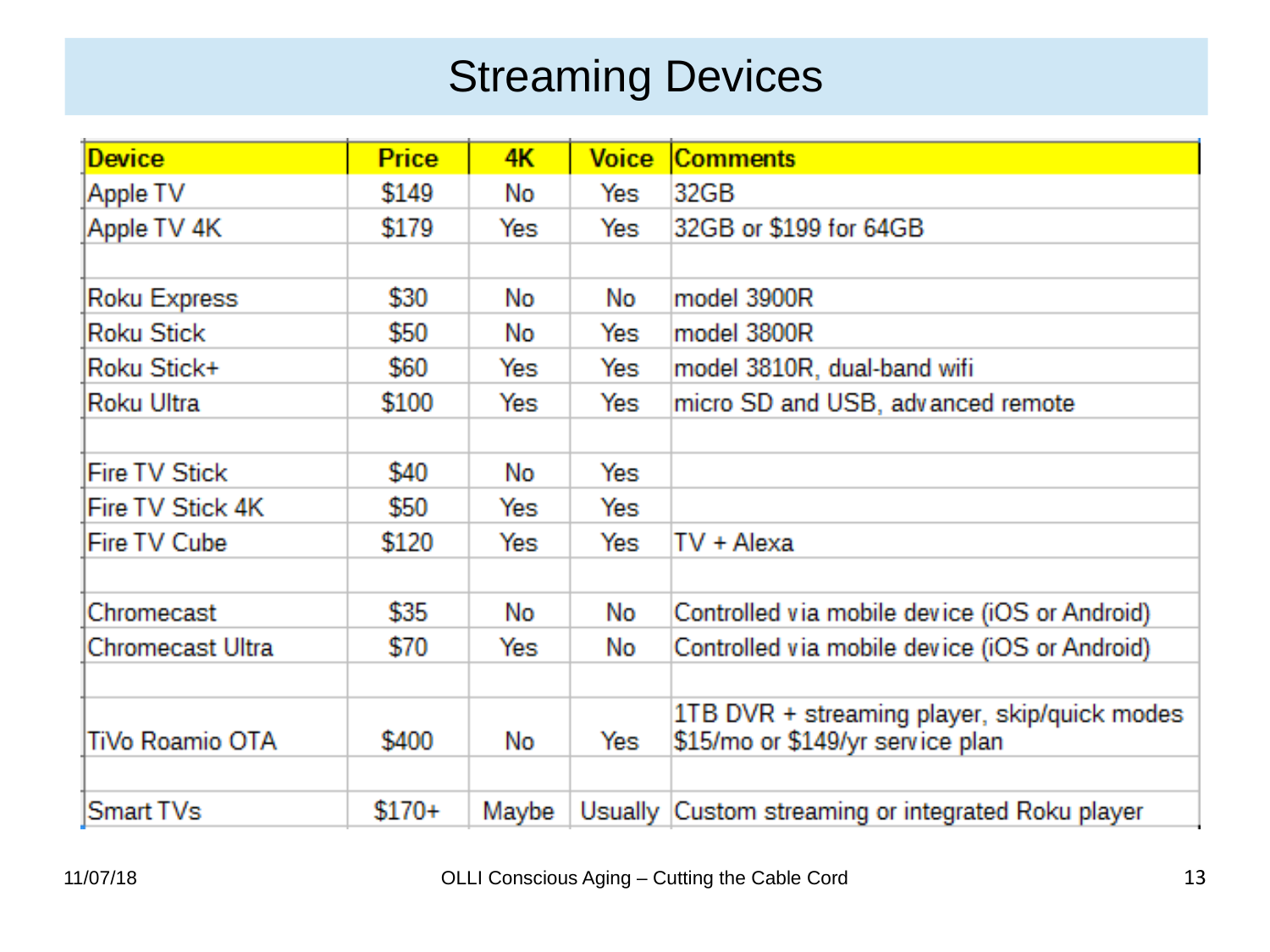#### Streaming Device Examples

**Roku Stick Fire TV Stick** 

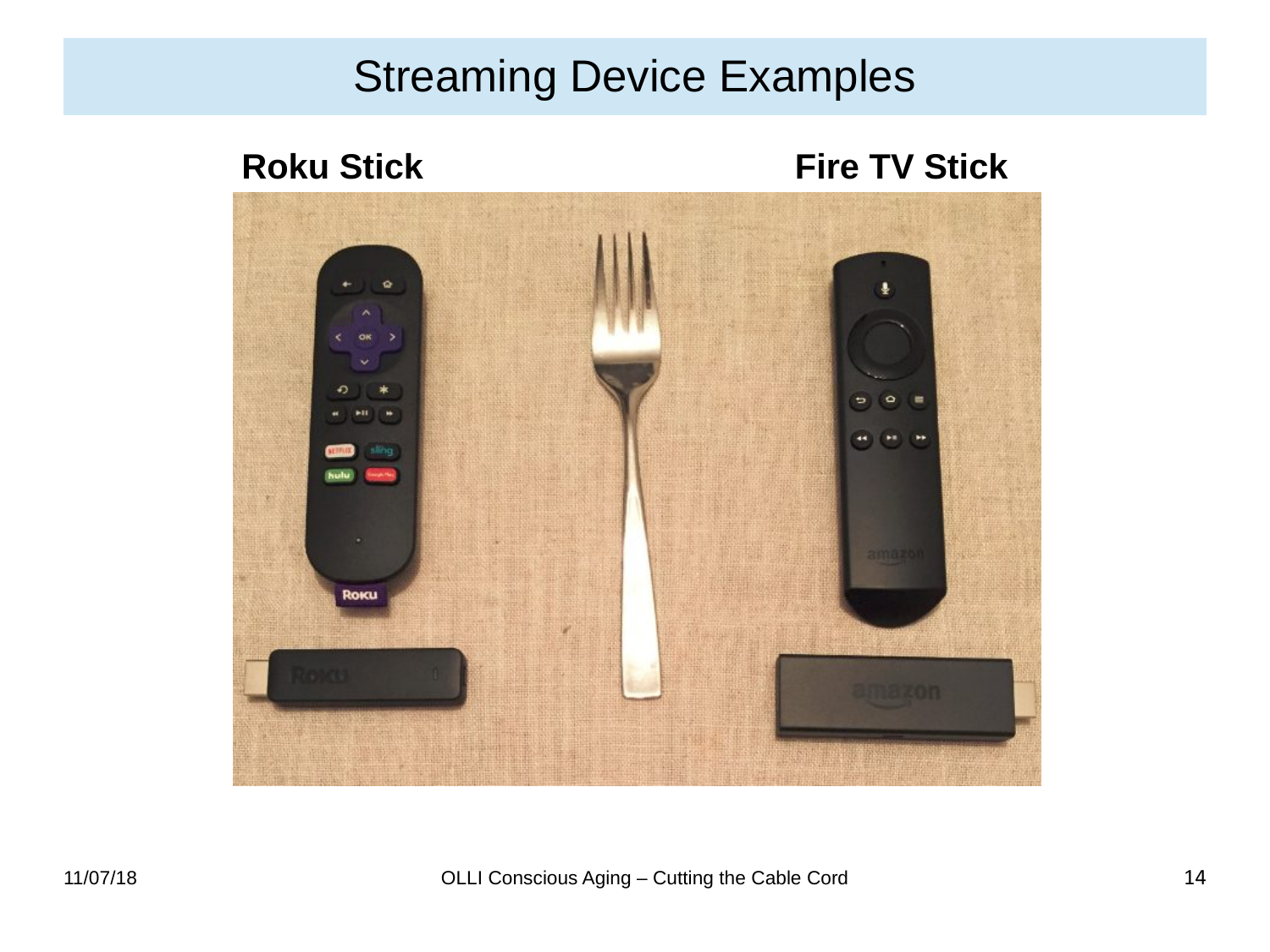#### **Streaming Main Menu (Prime Video)**

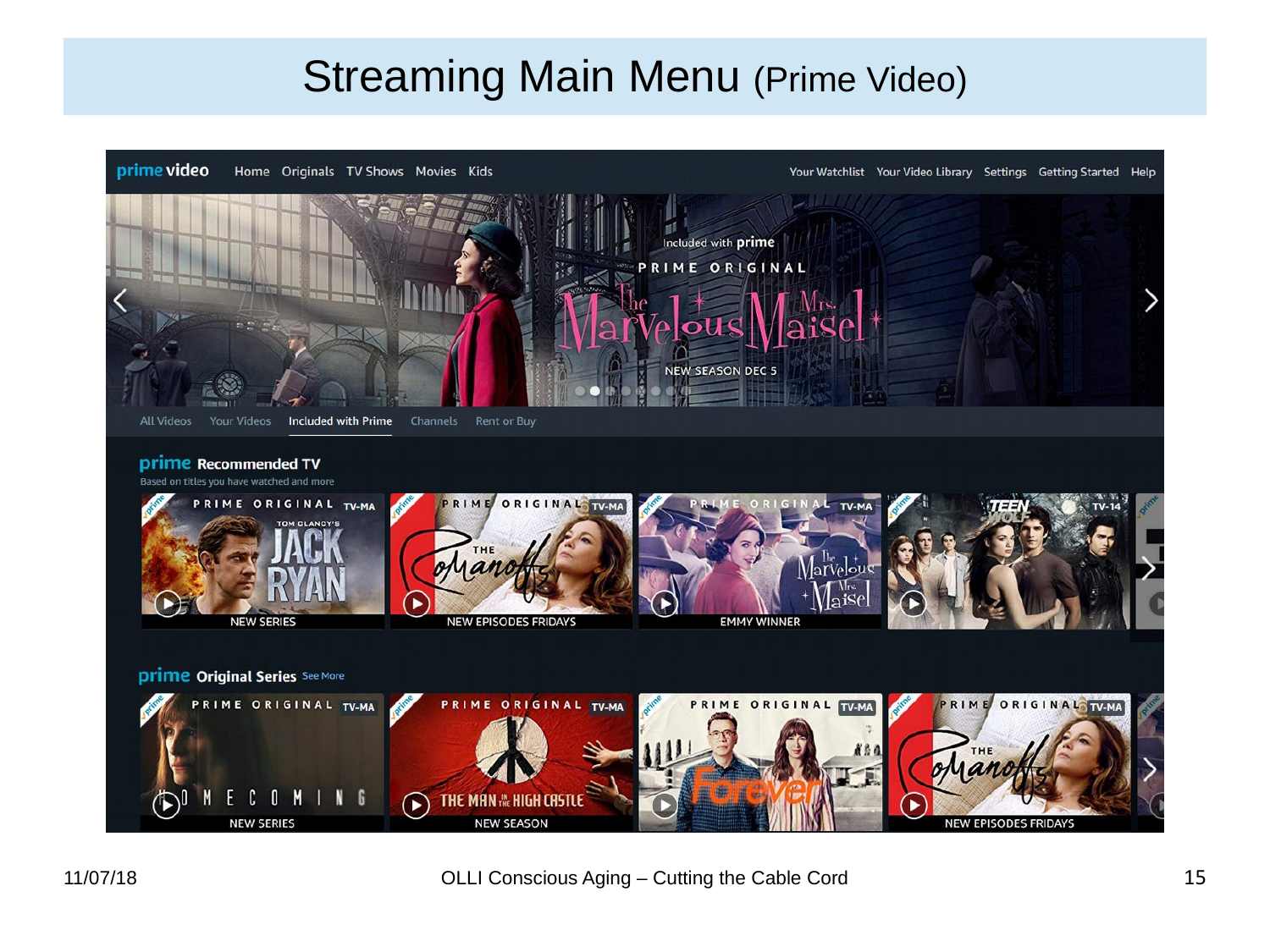#### **Streaming Keyboard Menu (Hulu)**

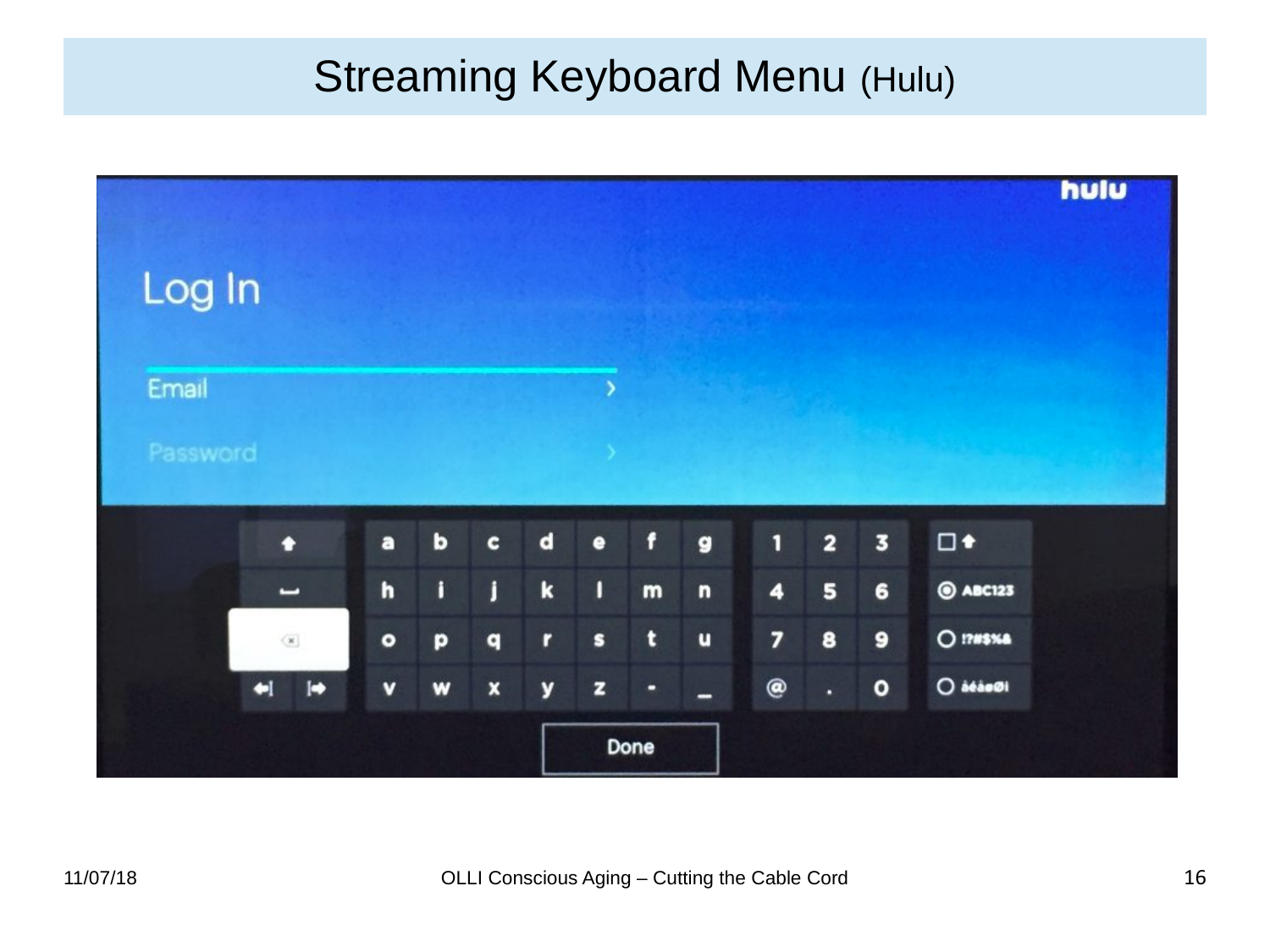#### **Streaming Series Menu (Netflix)**

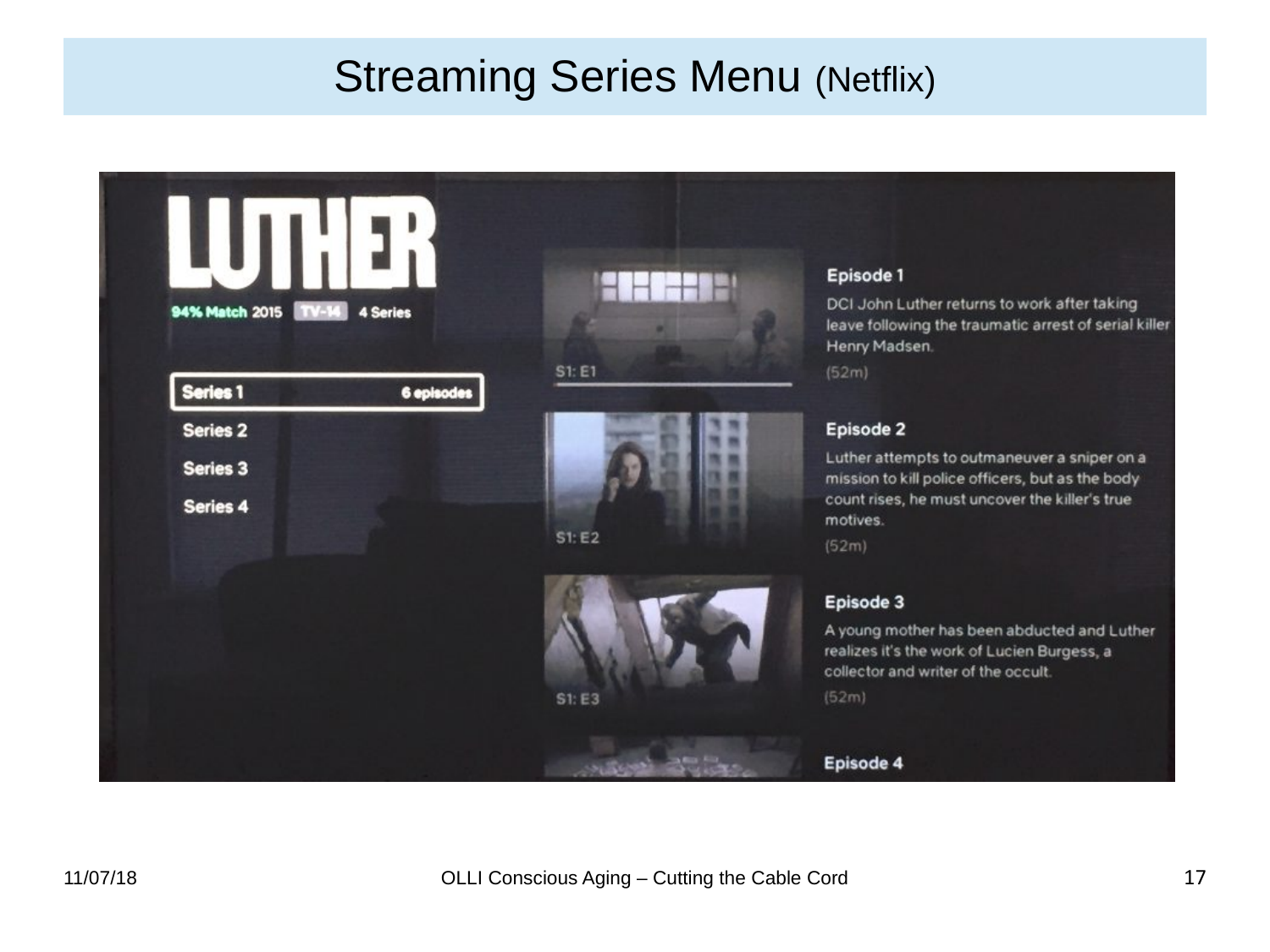#### How to Connect a Streaming Device

- Streaming device (e.g., Roku) plugs into TV's HDMI port
- Signal travels from ISP via modem to router, then to device via wi-fi signal
- Suggest using 5GHz wi-fi band (faster) + router guest network (security)

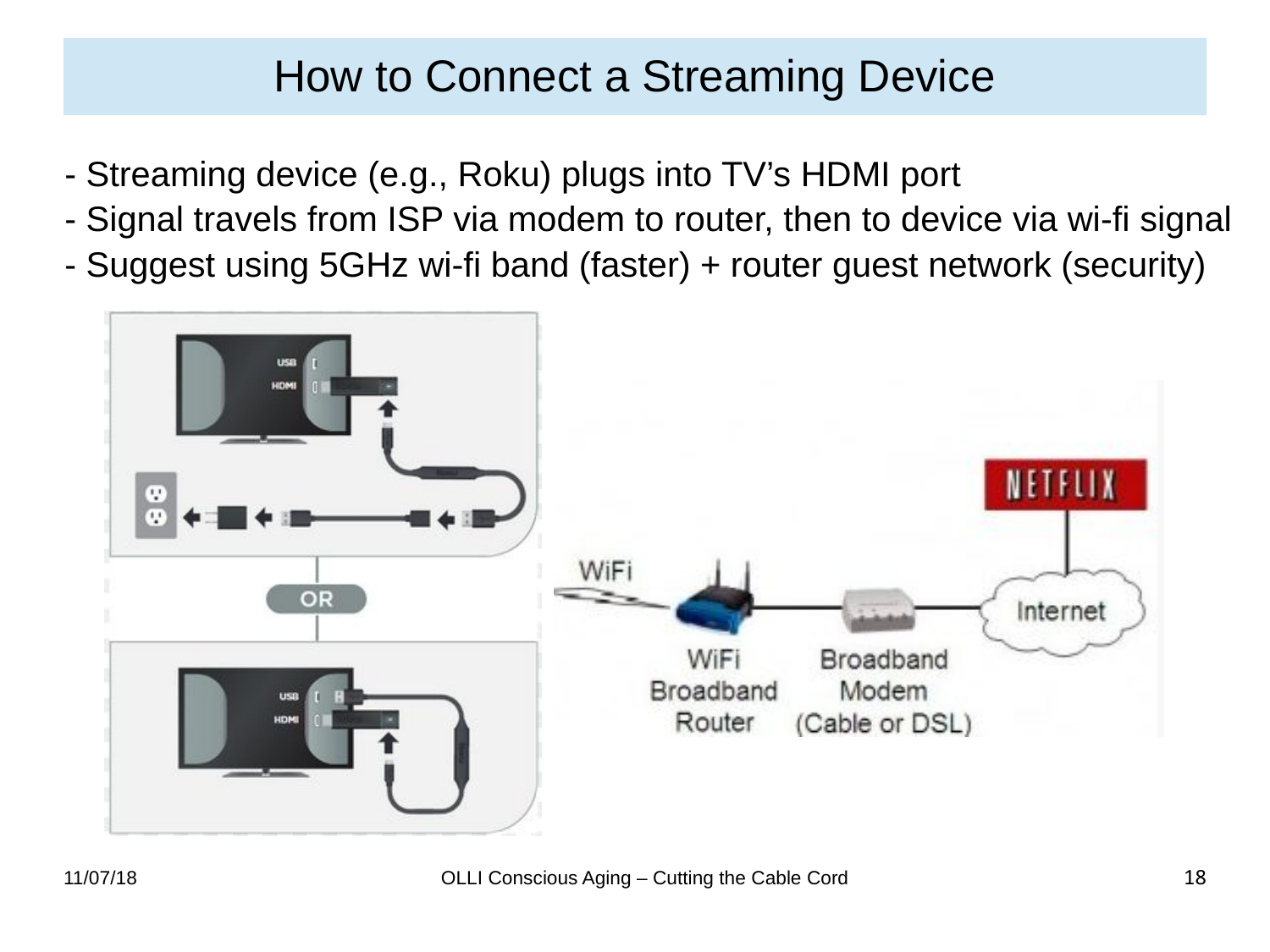#### First-time Setup of a Streaming Device

- 1) Connect device to TV's HDMI port (on side or rear panel)
- 2) Connect device to power supply (TV USB port or power adapter)
- 3) Turn on TV and select that HDMI input source
- 4) Follow on-screen menu to connect to network (name + password)
- 5) Select services you plan to use, e.g., Hulu, Netflix, etc.
- 6) For each channel: log on with your account user name + password
- 7) Experiment with voice commands (on device's remote control)
- 8) Start streaming!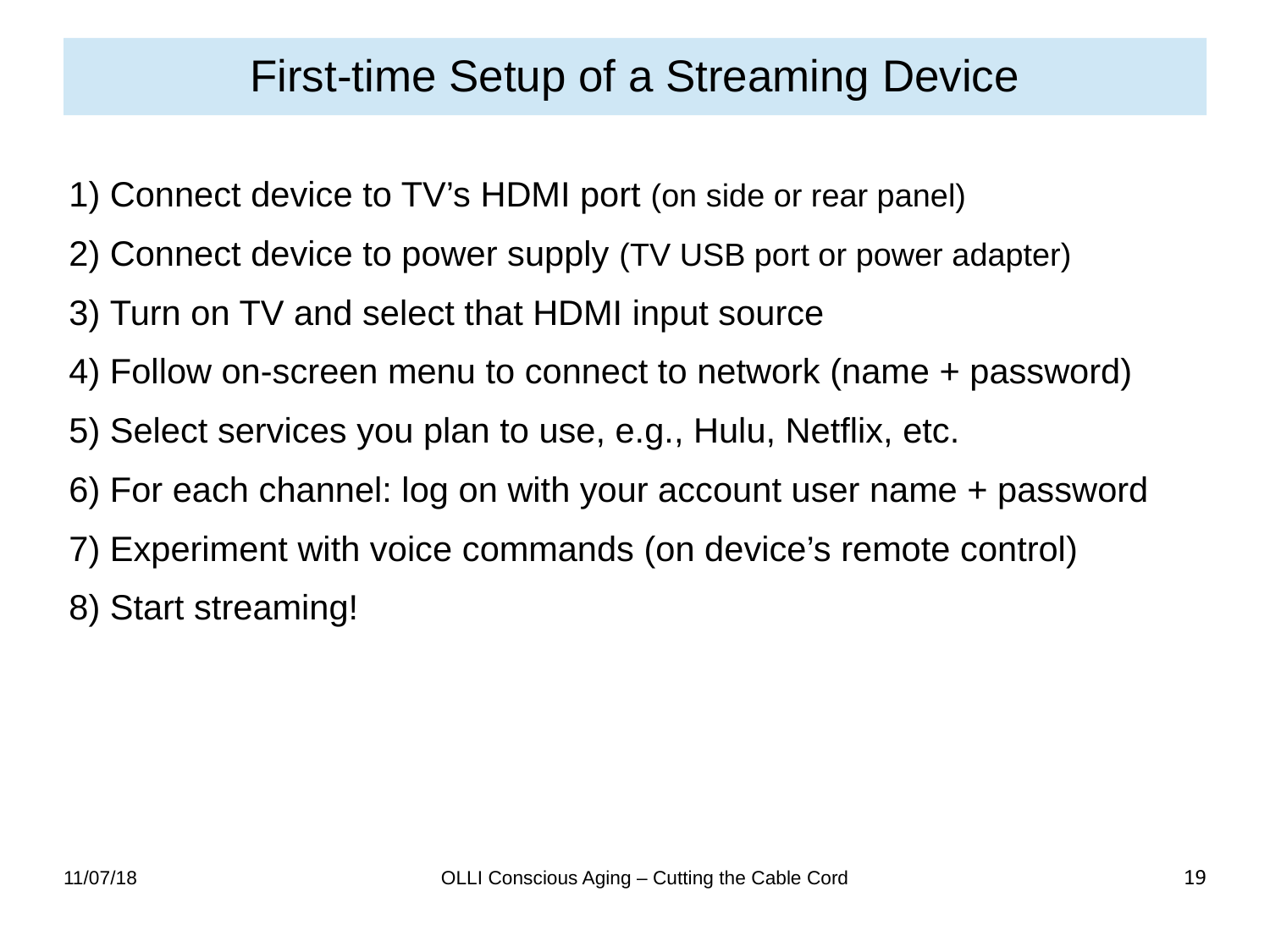- Current episodes and past seasons not always on the same service
- Some current season episodes expire (e.g., only 5 most recent)
- Device remotes and on-screen navigation not the most user-friendly, so highly recommend voice commands if supported
- On-screen keyboard layouts differ widely and "typing" is tedious, so search content / manage watchlists from websites on computer
- Consider alternating streaming services every few months e.g., can put Hulu on hold for up to 12 weeks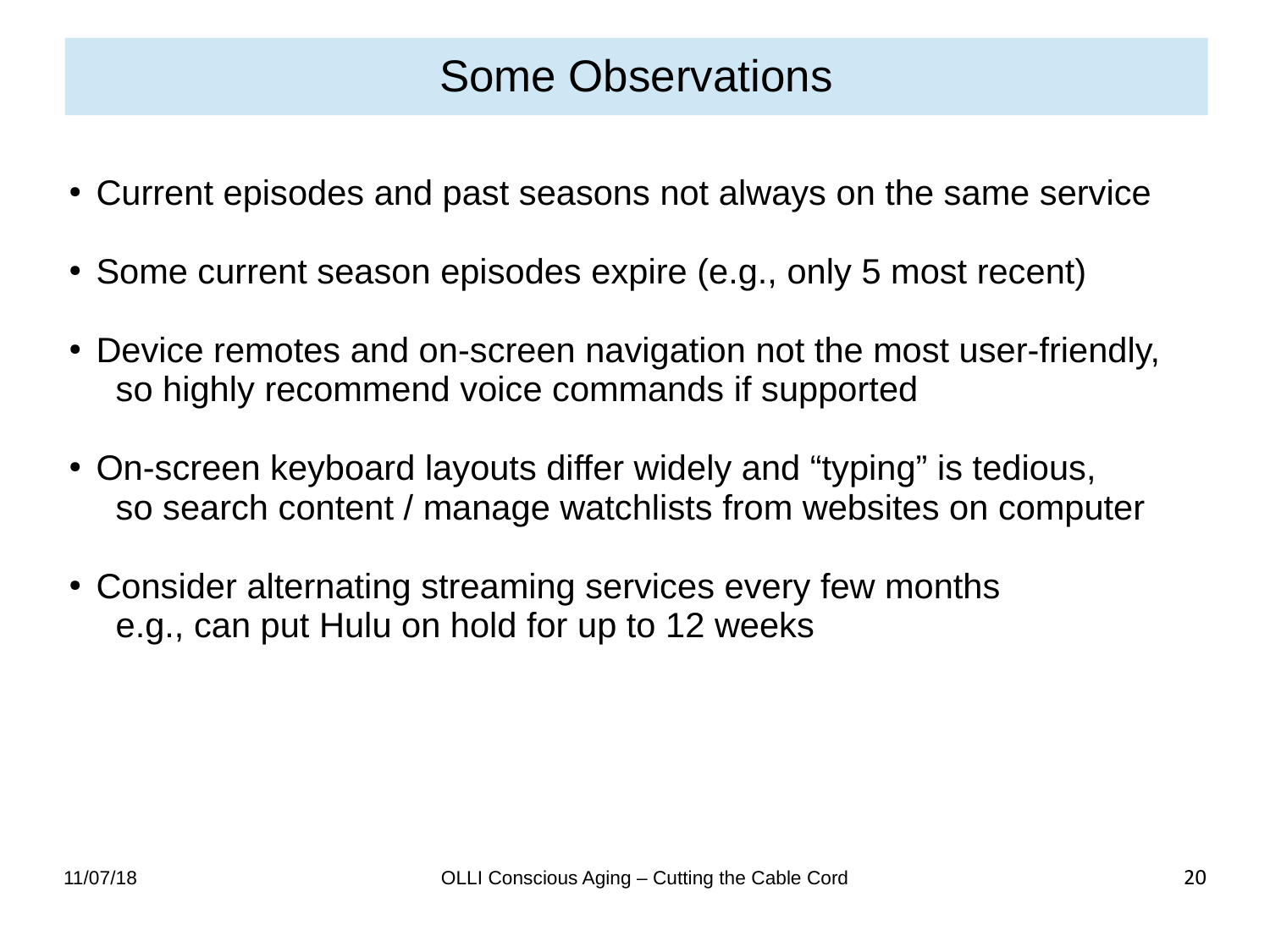#### Useful Websites

- General streaming / cord- cutter websites [https://www.cordcuttersnews.com](https://www.cordcuttersnews.com/) <https://www.techhive.com/column/cord-cutter-confidential/> <https://www.tomsguide.com/t/streaming/> [https://www.gizmodo.com](https://www.gizmodo.com/)
- Streaming Content Search and Reviews <https://www.reelgood.com/> <https://www.justwatch.com/us> [https://www.decider.com](https://www.decider.com/)
- Try Google search on "original programs netflix" or similar
- When searching the web, use the most recent articles possible to ensure the information is up-to-date